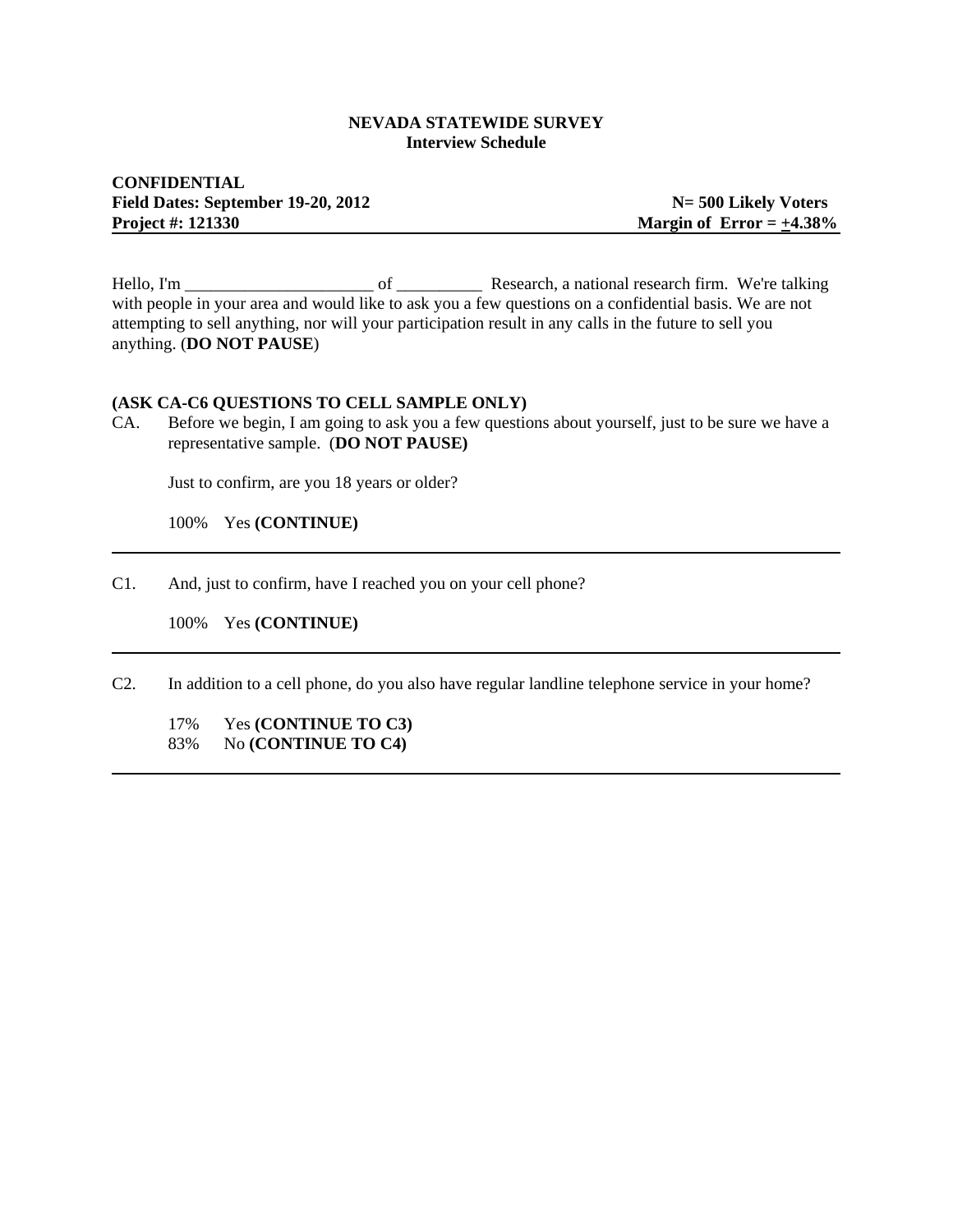#### **(ASK C3 ONLY IF C2:1)**

# C3. Of all the personal telephone calls that you receive, that is calls not related to your job, do you get: **(ROTATE TOP TO BOTTOM, BOTTOM TO TOP)**

- 42% All calls on a cell phone
- 58% Almost all calls on a cell phone
- C4. For your safety, are you currently driving?

100% No (CONTINUE)

C5. Are you a current resident of Nevada, or do you live in some other state?

100% Nevada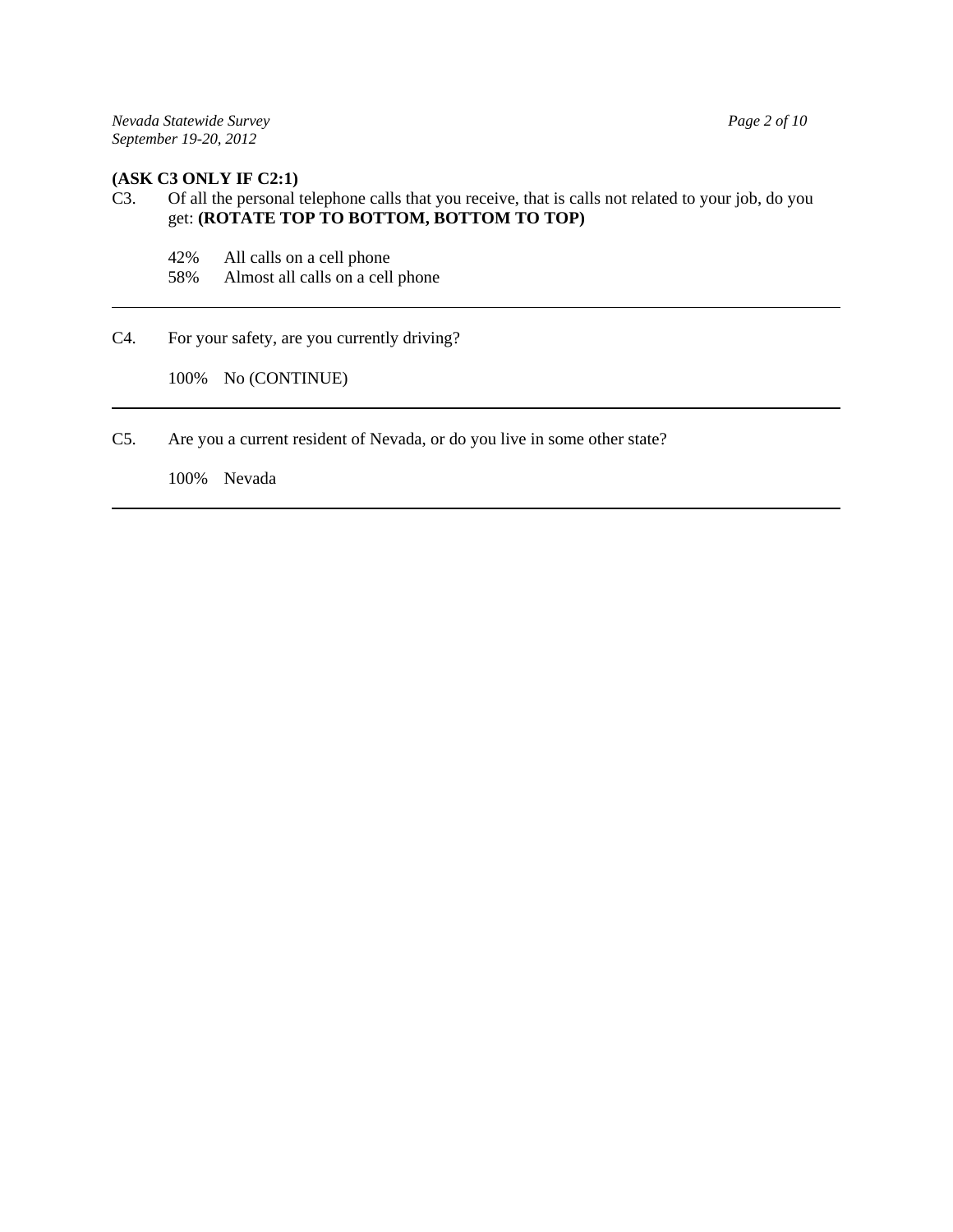*Nevada Statewide Survey Page 3 of 10 September 19-20, 2012*

#### **(ASK LANDLINE ONLY)**

A. Are you registered to vote at this address?

100% YES **(CONTINUE TO QUESTION B)**

B. Are you, or is anyone in your household, employed by a newspaper, television or radio station, or a political party, or by a candidate for political office?

100% NO

1. Thinking about the election in November for President, U.S. Senate, U.S. Congress, and various other state and local offices, how likely would you say you are to vote in the November election? Are you... **(ROTATE TOP TO BOTTOM, BOTTOM TO TOP)**

| 2/11 | 9/11 | 2/12  | 9/12 |                         |
|------|------|-------|------|-------------------------|
| 94%  |      |       |      | 94% 93% 95% VERY LIKELY |
| 6%   | 6%   | $7\%$ |      | 5% SOMEWHAT LIKELY      |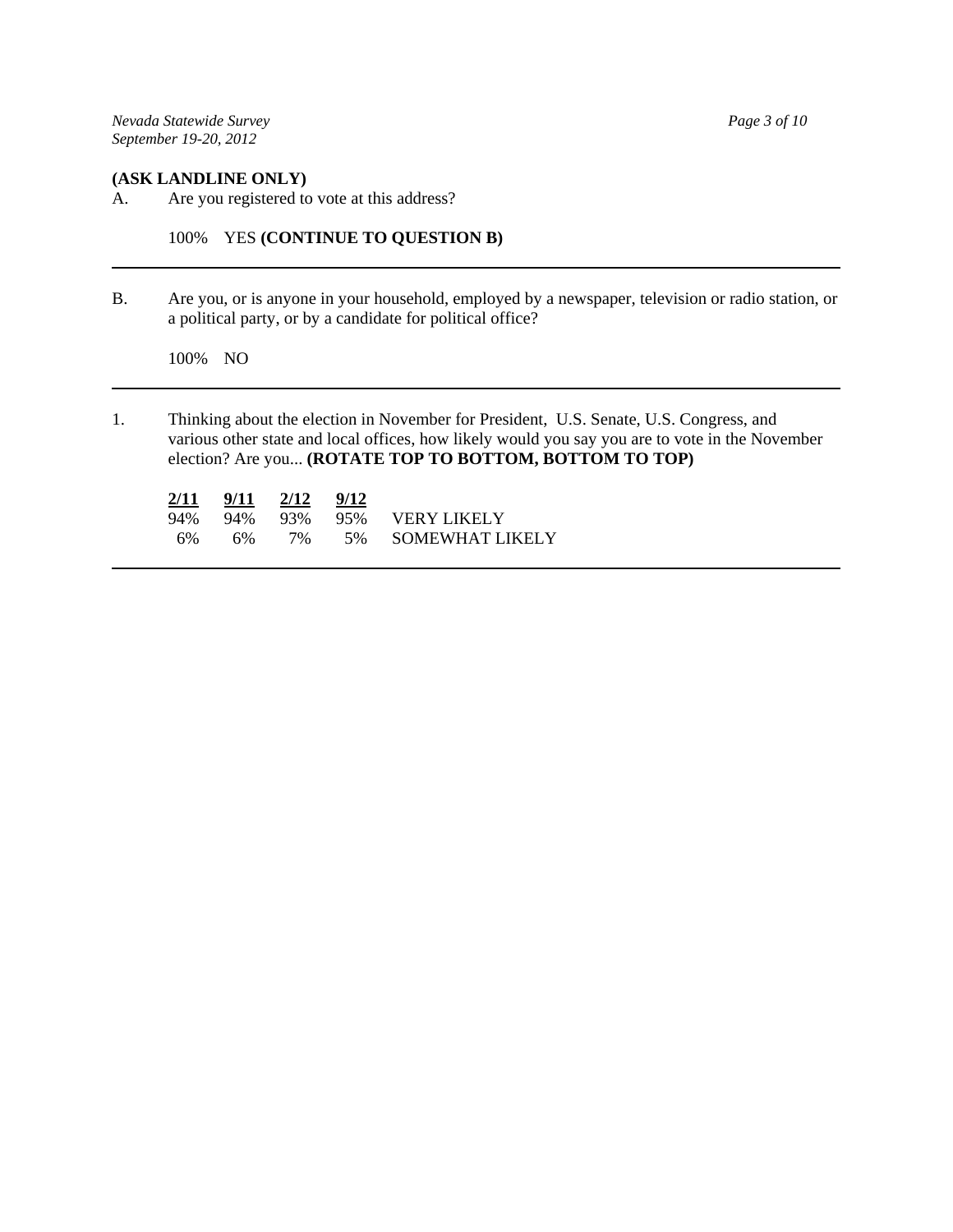*Nevada Statewide Survey Page 4 of 10 September 19-20, 2012 Draft 5*

Before we begin, I am going to ask you a few questions about yourself, just to be sure we have a representative sample...

2. In what year were you born?

| 2/10 | 9/10 | 2/11 | 9/11 | 2/12 | 9/12 |                |
|------|------|------|------|------|------|----------------|
| 4%   | 3%   | 4%   | 4%   | 4%   | 10%  | 18 - 24        |
| 16%  | 13%  | 13%  | 12%  | 9%   | 8%   | $25 - 34$      |
| 20%  | 21\% | 21%  | 23%  | 27%  | 24%  | $35 - 44$      |
| 21%  | 23%  | 18%  | 15%  | 12%  | 14%  | $45 - 54$      |
| 18%  | 16%  | 20%  | 21%  | 20%  | 20%  | $55 - 64$      |
| 21%  | 21%  | 22%  | 22%  | 23%  | 21%  | 65 AND ABOVE   |
|      |      |      |      |      |      |                |
| 2%   | 3%   | 3%   | 4%   | 5%   | 2%   | <b>REFUSED</b> |
|      |      |      |      |      |      |                |

3. And, would you say that things in Nevada are going in the right direction, or have they pretty seriously gotten off on the wrong track?

| 2/10  | 9/10 | 2/11          | 9/11 | 2/12 | 9/12 |                              |
|-------|------|---------------|------|------|------|------------------------------|
| 11%   | 17%  | 24%           | 18%  | 33%  | 37%  | <b>RIGHT DIRECTION</b>       |
| 80%   | 76%  | 69%           | 77%  | 60%  | 54%  | WRONG TRACK                  |
|       |      |               |      |      |      |                              |
| 8%    | 5%   | 6%            | 3%   | 6%   | 6%   | NO OPINION (DO NOT READ)     |
| $1\%$ | 1%   | $\frac{0}{0}$ | 2%   | 2%   | 2%   | <b>REFUSED (DO NOT READ)</b> |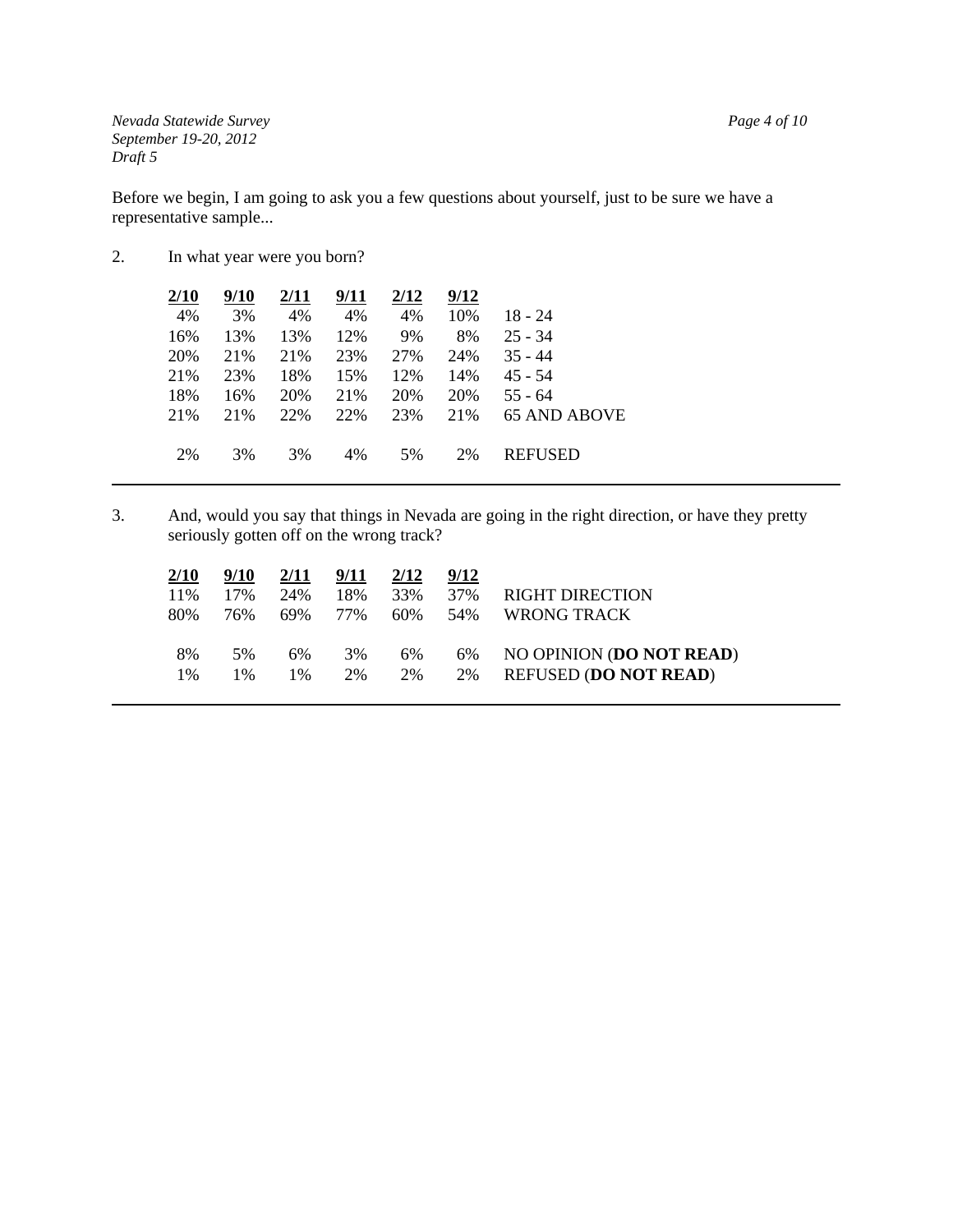*Nevada Statewide Survey Page 5 of 10 September 19-20, 2012*

Thinking now about some upcoming elections...

## 8. If the election for President were being held today, for whom would you vote...**(ROTATE FIRST TWO CHOICES, RANDOMIZE OTHER TWO)**

Mitt Romney and Paul Ryan, Republicans, Barack Obama and Joe Biden, Democrats, Virgil Goode and Jim Clymer, Independent American Gary Johnson and James Gray, Libertarian ...OR... None of the Above **(ALWAYS READ LAST)**

**(IF ROMNEY/OBAMA, ASK:)** And, would you DEFINITELY vote for (choice) or just PROBABLY for (choice)?

- 41% DEFINITELY ROMNEY/RYAN
- 5% PROBABLY ROMNEY/RYAN
- 8% PROBABLY OBAMA/BIDEN
- 39% DEFINITELY OBAMA/BIDEN
- 1% GOODE/CLYMER
- 1% JOHNSON/GRAY
- 3% NONE OF THE ABOVE
- 2% UNDECIDED **(DO NOT READ)** \* REFUSED **(DO NOT READ)**
- **46% TOTAL ROMNEY/RYAN 46%^ TOTAL OBAMA/BIDEN**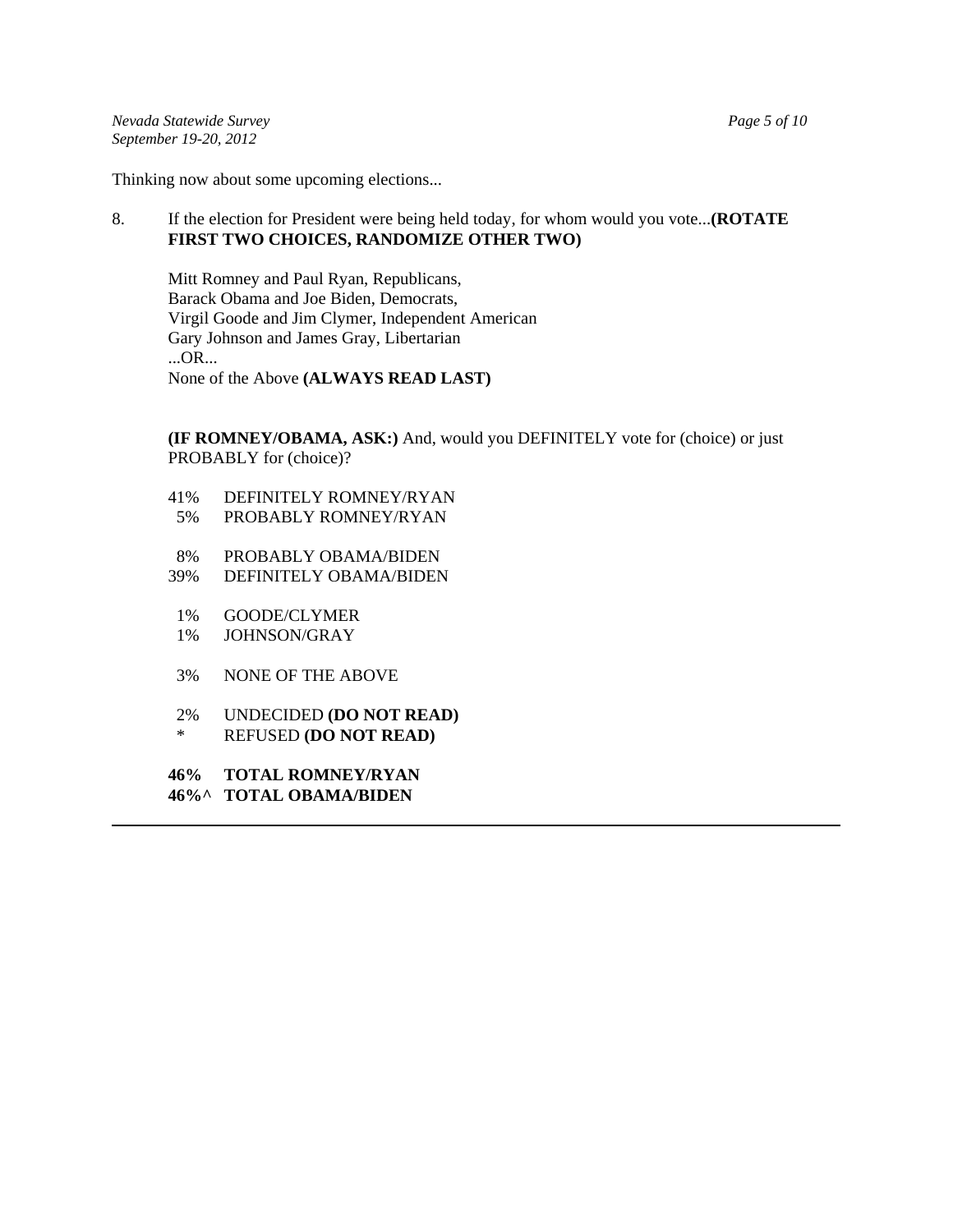9. And, if the election for U.S. Senate were being held today, for whom would you vote...**(ROTATE FIRST TWO CHOICES**

Dean Heller, Republican Shelley Berkley, Democrat David VanderBeek, Independent American ...or... None of the Above **(ALWAYS READ LAST)**

**(IF HELLER/BERKLEY, ASK:)** And, would you DEFINITELY vote for (choice) or just PROBABLY for (choice)?

| 48%                       | $47\%$ <sup><math>\wedge</math></sup> | 44%                      | <b>TOTAL HELLER</b>                  |
|---------------------------|---------------------------------------|--------------------------|--------------------------------------|
| 42%                       | 44%                                   | 39%                      | <b>TOTAL BERKLEY</b>                 |
| 9%                        | 8%                                    | 4%                       | <b>UNDECIDED (DO NOT READ)</b>       |
| $1\%$                     | $1\%$                                 | ∗                        | <b>REFUSED (DO NOT READ)</b>         |
| N/A                       | N/A                                   | 9%                       | <b>NONE OF THE ABOVE</b>             |
| N/A                       | N/A                                   | 4%                       | <b>VANDERBEEK</b>                    |
| 13%                       | 13%                                   | 7%                       | PROBABLY BERKLEY                     |
| 29%                       | 31%                                   | 32%                      | <b>DEFINITELY BERKLEY</b>            |
| <u>9/11</u><br>35%<br>13% | <u>2/12</u><br>36%<br>12%             | <u>9/12</u><br>37%<br>7% | DEFINITELY HELLER<br>PROBABLY HELLER |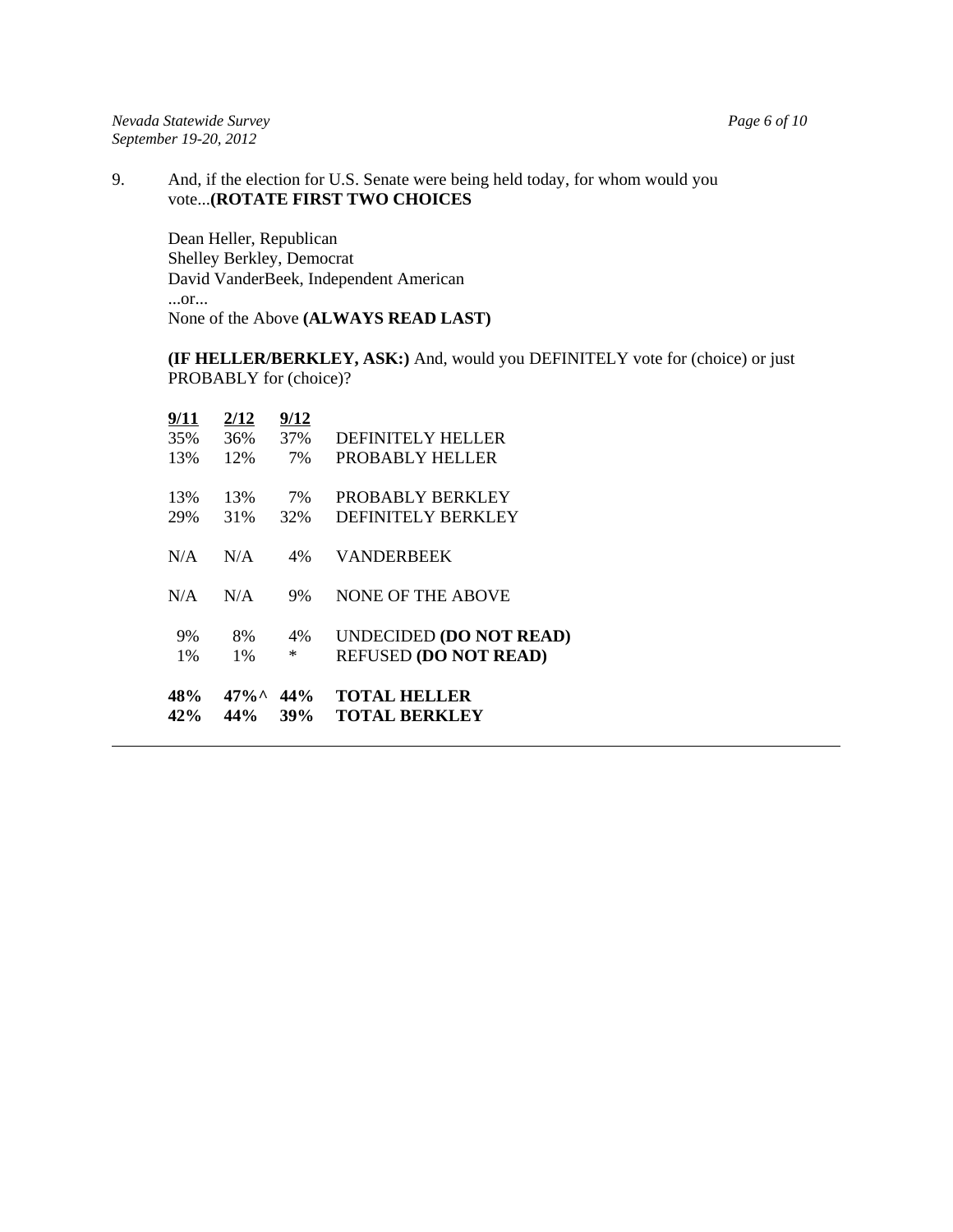Now, I just have a few more questions for statistical purposes only.

# 27. And what is the last grade you completed in school? **(DO NOT READ)**

| 2/10   | 9/10       | 2/11       | 9/11   | 2/12  | 9/12                      |                                         |
|--------|------------|------------|--------|-------|---------------------------|-----------------------------------------|
| 1%     | $\ast$     | 1%         | ∗      | 1%    | $\left\vert -\right\vert$ | SOME GRADE SCHOOL (GRADES 1-8)          |
| 2%     | $1\%$      | 3%         | 2%     | 4%    | 3%                        | SOME HIGH SCHOOL (GRADES 9-11)          |
| 21%    | 21\%       | 25%        | 26%    | 21%   | 25%                       | <b>GRADUATED HIGH SCHOOL (GRADE 12)</b> |
| 2%     | 1%         | 2%         | 3%     | 1%    | 3%                        | TECHNICAL/VOCATIONAL SCHOOL             |
| 31%    | 27%        | 26%        | 28%    | 29%   | 27%                       | <b>SOME COLLEGE</b>                     |
| 29%    | <b>32%</b> | 29%        | 27%    | 30%   | 29%                       | <b>GRADUATED COLLEGE</b>                |
| 14%    | 18%        | 14%        | 14%    | 14%   | 13%                       | <b>GRADUATE/PROFESSIONAL SCHOOL</b>     |
|        |            |            |        |       |                           |                                         |
| $\ast$ |            |            | $\ast$ | $1\%$ | $\ast$                    | <b>REFUSED</b>                          |
| 24%    | 22%        | 29%        | 28%    | 25%   | 28%                       | <b>HIGH SCHOOL OR LESS</b>              |
|        |            |            |        |       |                           |                                         |
| 33%    | <b>29%</b> | <b>28%</b> | $31\%$ | 30%   | 30%                       | <b>SOME COLLEGE</b>                     |
| 43%    | 49%        | 43%        | 40%    | 44%   | $41\%$                    | COLLEGE+                                |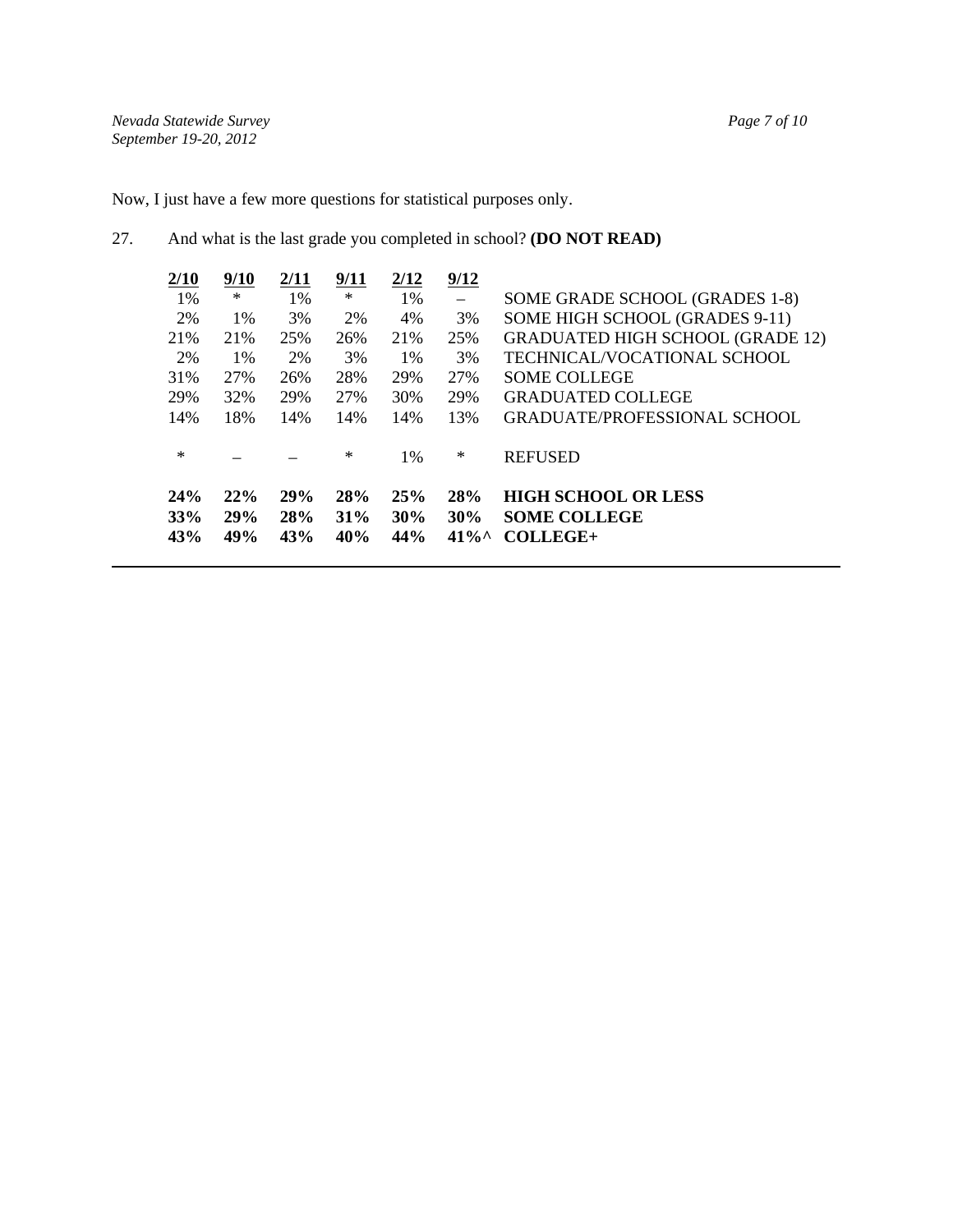28. Despite how you may feel now, are you registered to vote as...**(ROTATE)**

a Republican, a Democrat, or something else?

**(IF REPUBLICAN OR DEMOCRAT, ASK)** Would you call yourself a STRONG (Republican/Democrat) or a NOT-SO-STRONG (Republican/Democrat)?

**(IF SOMETHING ELSE, ASK)** Do you think of yourself as closer to the...**(ROTATE)** the Republican Party ...or... the Democratic Party?

| 2/10       | 9/10              | 2/11       | 9/11          | 2/12       | 9/12       |                                                        |
|------------|-------------------|------------|---------------|------------|------------|--------------------------------------------------------|
| 26%        | 24%               | 23%        | 23%           | 25%        | 23%        | <b>STRONG REPUBLICAN</b>                               |
| 11%        | 13%               | 13%        | 13%           | 12%        | 13%        | NOT-SO-STRONG REPUBLICAN                               |
| 6%         | 9%                | 7%         | 6%            | 5%         | 8%         | <b>LEAN TO REPUBLICANS</b>                             |
| 8%         | 5%                | 8%         | 10%           | 11\%       | 9%         | SOMETHING ELSE/INDEPENDENT                             |
| 4%         | 5%                | 5%         | 4%            | 3%         | 6%         | <b>LEAN TO DEMOCRATS</b>                               |
| 16%        | 13%               | 14%        | 13%           | 14%        | 13%        | NOT-SO-STRONG DEMOCRAT                                 |
| 26%        | 29%               | 28%        | 28%           | 28%        | 28%        | STRONG DEMOCRAT                                        |
| 2%         | $1\%$             | $1\%$      | 2%            | $1\%$      | ∗          | DON'T KNOW (DO NOT READ)                               |
| $1\%$      | $1\%$             | 2%         | 2%            | 1%         | $\ast$     | <b>REFUSED (DO NOT READ)</b>                           |
| 37%        | 37%               | 36%        | 36%           | 37%        | 36%        | <b>TOTAL REPUBLICAN</b>                                |
| 18%<br>42% | <b>18%</b><br>42% | 19%<br>42% | 19%<br>$41\%$ | 19%<br>42% | 22%<br>41% | <b>TOTAL LEAN/INDEPENDENT</b><br><b>TOTAL DEMOCRAT</b> |
|            |                   |            |               |            |            |                                                        |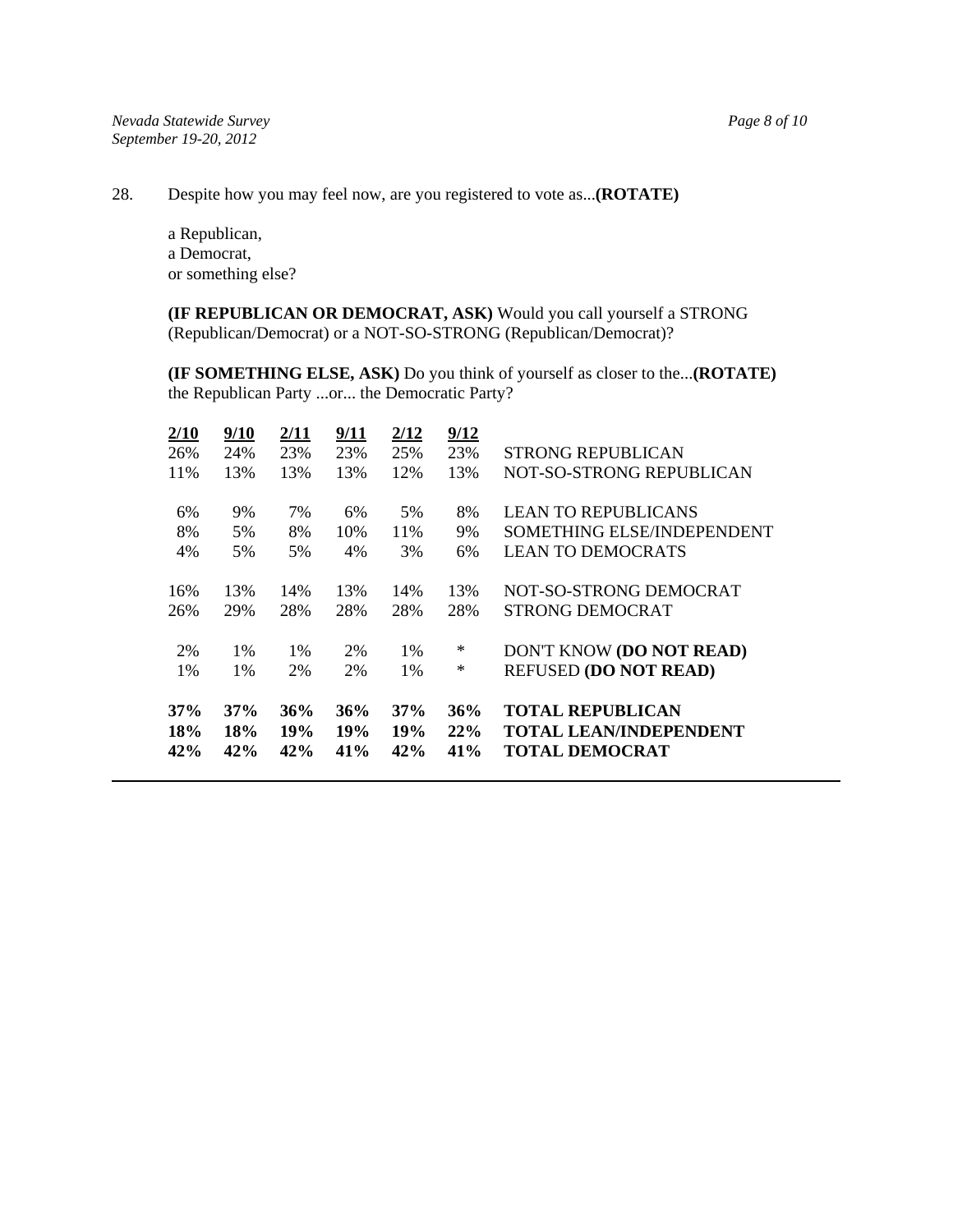29. Generally speaking, do you consider yourself to be **(ROTATE TOP TO BOTTOM, BOTTOM TO TOP)** conservative, moderate ...or... liberal on most issues?

**(IF CONSERVATIVE/LIBERAL, ASK)** And would you say you are VERY (conservative/liberal), or just SOMEWHAT (conservative/liberal)?

| 41%<br>$21\%^{\circ}$ | 45%<br>$19\%$ | $40\%$ ^<br>19% | 42%<br>$22\%$ <sup>^</sup> | $42\%$<br>21% | $37\%$<br>$21\%$ | <b>TOTAL CONSERVATIVE</b><br><b>TOTAL LIBERAL</b> |
|-----------------------|---------------|-----------------|----------------------------|---------------|------------------|---------------------------------------------------|
| $1\%$                 | $1\%$         | ∗               | $1\%$                      | $\ast$        | $\ast$           | <b>REFUSED (DO NOT READ)</b>                      |
| $1\%$                 | $1\%$         | 2%              | 2%                         | $1\%$         | $1\%$            | DON'T KNOW (DO NOT READ)                          |
| 10%                   | 9%            | 6%              | 9%                         | 7%            | 9%               | <b>VERY LIBERAL</b>                               |
| 12%                   | 11\%          | 13%             | 12%                        | 13%           | 12%              | SOMEWHAT LIBERAL                                  |
| 36%                   | 34%           | 39%             | 34%                        | 35%           | 40%              | <b>MODERATE</b>                                   |
| 19%                   | 21%           | 19%             | 20%                        | 23%           | 18%              | SOMEWHAT CONSERVATIVE                             |
| 22%                   | 24%           | 22%             | 22%                        | 20%           | 20%              | <b>VERY CONSERVATIVE</b>                          |
| $\frac{2}{10}$        | 9/10          | 2/11            | 9/11                       | 2/12          | 9/12             |                                                   |

30. And, do you have a favorable or unfavorable opinion of the Tea Party Movement, or do you not really know enough about it to have an opinion?

**(IF FAVORABLE/UNFAVORABLE, ASK:)** Would that be STRONGLY (favorable/unfavorable) or just SOMEWHAT (favorable/unfavorable)?

| $39\%$<br>$33\%$ | $31\%$<br>37% | $31\%$<br><b>38%</b> | 26%<br>35% | <b>TOTAL FAVORABLE</b><br><b>TOTAL UNFAVORABLE</b> |
|------------------|---------------|----------------------|------------|----------------------------------------------------|
|                  | 1%            |                      | ∗          | <b>REFUSED (DO NOT READ)</b>                       |
| 27%              | 31%           | 32%                  | 38%        | NO OPINION/DON'T KNOW                              |
| 26%              | 28%           | 29%                  | 28%        | STRONGLY UNFAVORABLE                               |
| 8%               | 9%            | 9%                   | 7%         | SOMEWHAT UNFAVORABLE                               |
| 15%              | 12%           | 16%                  | 9%         | SOMEWHAT FAVORABLE                                 |
| 25%              | 19%           | 14%                  | 17%        | STRONGLY FAVORABLE                                 |
| 9/10             | 9/11          | 2/12                 | 9/12       |                                                    |